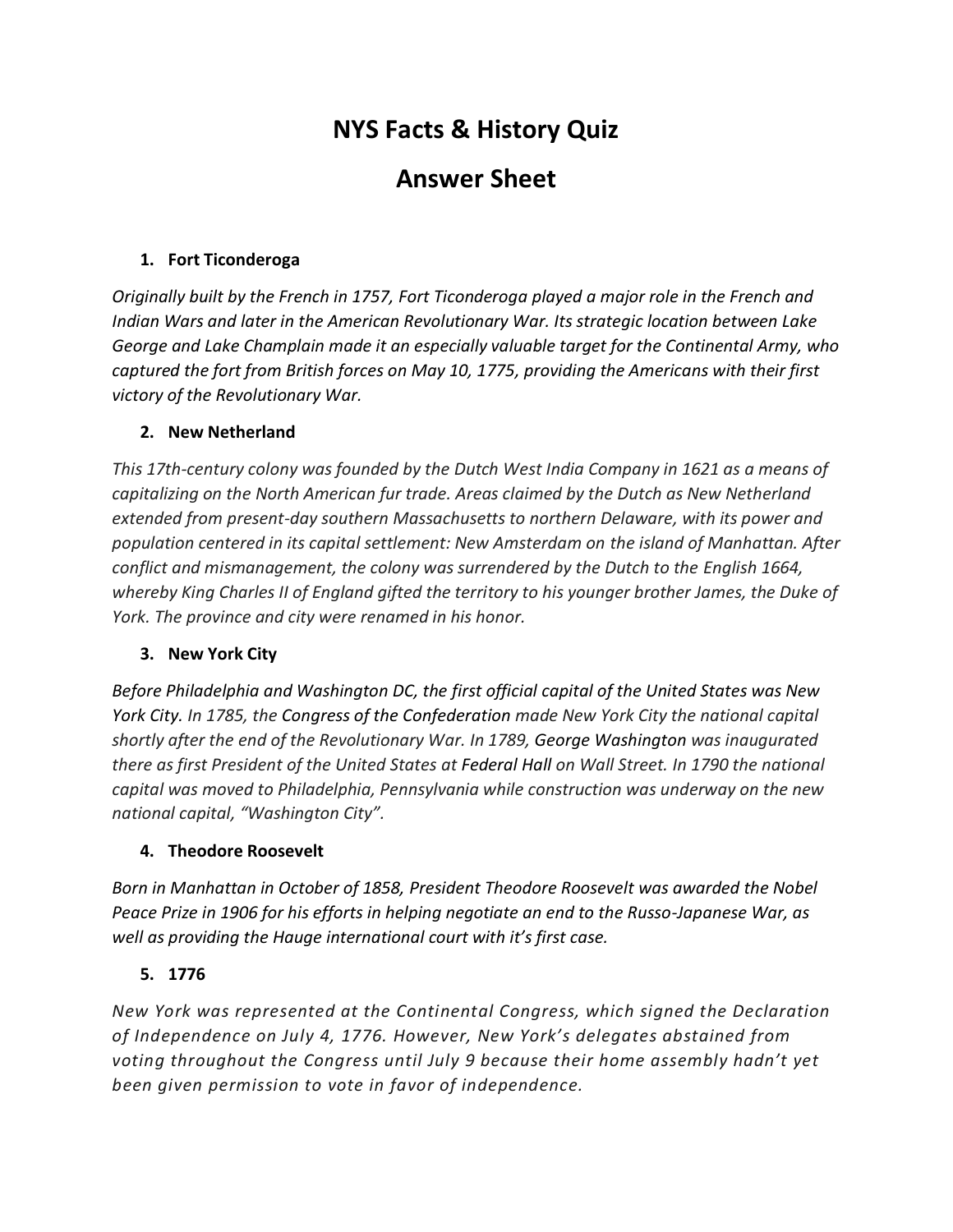## **6. Battle of Saratoga**

*This battle, which took place between September and October of 1777, gave the Americans a decisive victory over the British in the Revolutionary War. The battle resulted in the surrender of British General John Burgoyne to American General Horatio Gates and convinced the French to join the war in aid of the Americans.* 

## **7. George Clinton**

*George Clinton was a busy man in early America! His many titles included soldier, statesman, and Founding Father. However, Clinton is often best known as New York State's first governor from 1777 to 1795, during the years of the American Revolutionary War. He was again elected as governor and served from 1801 to 1804 and following that served as vice-president to Thomas Jefferson and James Madison consecutively from 1804 until his death in 1812. George's nephew, DeWitt Clinton, continued the New York Clinton Political dynasty after his uncle's death.* 

## **8. Erie Canal**

*The Erie Canal is a man-made series of river canals that crosses New York State in an east-towest direction between the Hudson River in Albany and Lake Erie in Buffalo. It originally ran 363 miles long and was built to create a waterway for transporting goods and passengers from The Atlantic Ocean to the Great Lakes in America's new western region. At the time of completion in*  1825, it was the second longest canal in the world after the Great Canal in China.

## **9. Five**

*Martin Van Buren: born 1782, Kinderhook, NY Millard Fillmore: born 1800, Cayuga County (Finger Lakes), NY Theodore Roosevelt: born 1858, Manhattan, NY Franklin D. Roosevelt: born 1882, Hyde Park, NY Donald Trump: born 1946, Queens, NY*

## **10. Giovanni Verrazano**

*Italian explorer Giovanni Verrazano is credited by historians as being the first European to observe the Atlantic coast of North America during his 1524 voyage. On this voyage, Verrazano is also noted as having sailed into New York Bay, near present-day Staten Island, but mistaking the mouth of the Hudson River as a lake, felt it was less important and sailed north to Narragansett Bay in Rhode Island.*